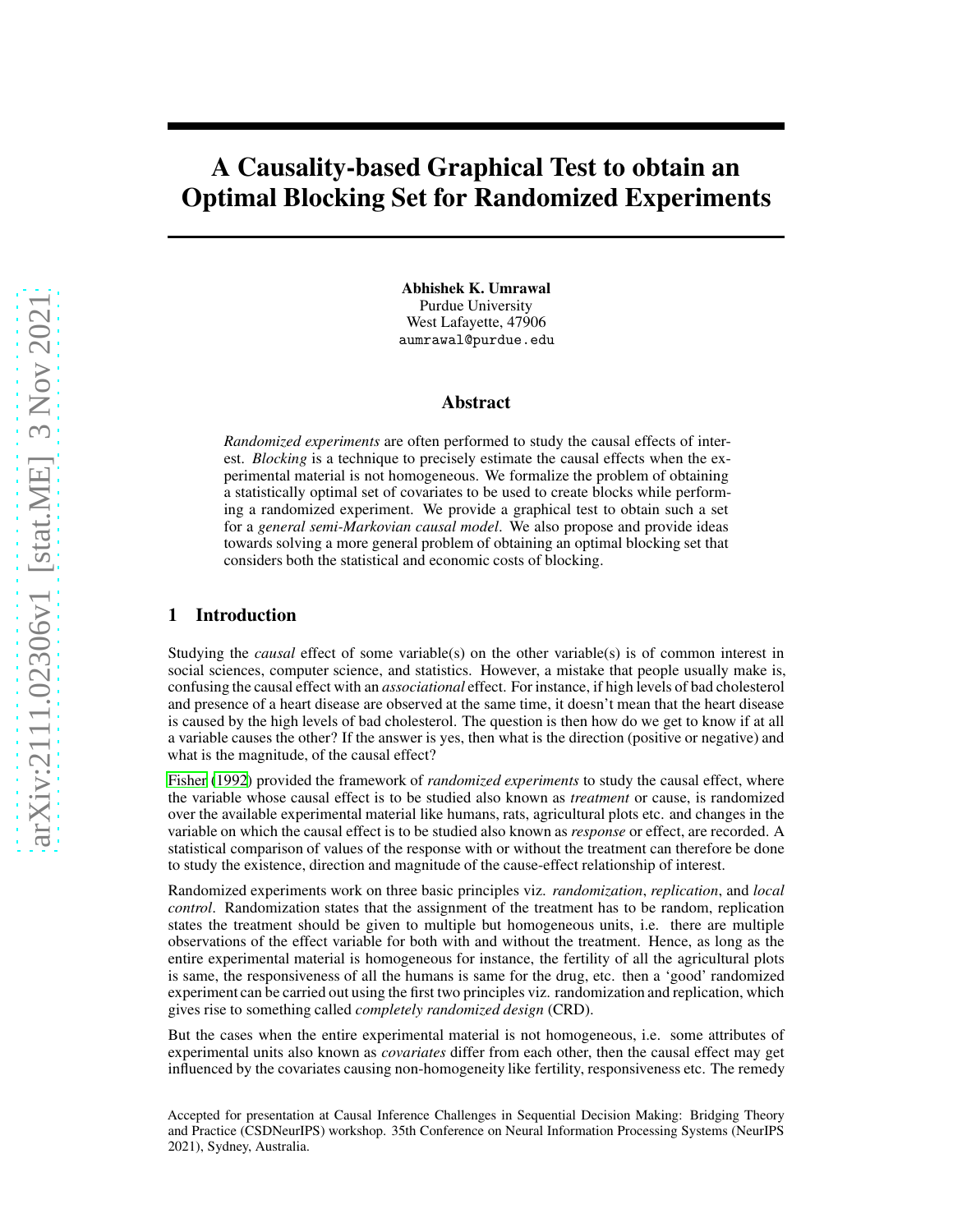to this problem is the third principle of randomized experiments, i.e. local control or also known as *blocking*, which states to stratify the entire experimental material based on that covariate(s) causing non-homogeneity, and then randomize the treatment within those strata to eliminate the effect of the covariates. These strata are called *blocks*, and this third principle along with the first two give rise to something called *randomized block design* (RBD).

Note that blocking tries to control/eliminate the variability in the response attributed through the covariates. This reduces sources of variability and thus leads to greater *'precision'*. Precision is defined as inverse of the variability which measures how much the response would have varied if the sample would have changed. In the context of estimating the causal effects, precision is nothing but the inverse of the variance of the estimate of the causal effect.

Statistics literature [\(Yates](#page-7-1) [\(1935\)](#page-7-1), [Kempthorne \(1952\)](#page-7-2), [Kempthorne \(1955\)](#page-7-3), [Cochran and Cox](#page-7-4) [\(1948\)](#page-7-4)) presents profound discussions on relative efficiency (ratio of variances) of RBD over CRD. It can be seen that in general, RBD is always more or at least as efficient as CRD. Hence, the natural question is how do we do blocking in an intelligent manner such that maximum gain in precision can be attained, i.e. variability in the response can be controlled to the maximum possible extent? More specifically, we are interested in knowing which all covariates should be used to create blocks? Intuitively, we can say that we need not take the ones into consideration which remain constant in the population. But, among the ones which vary, can we choose some over the other, using some criterion? Most of the blocking schemes discussed in the literature discuss about creating blocks by grouping the experimental units which are close to each other based on some attributes. For instance, *threshold blocking* [\(Higgins et al. \(2016\)](#page-7-5)).

The question that we are interested in answering is, can we decide which covariates to use for creating blocks using the causal structure (diagram) of the all the variables viz. treatment, response and covariates (observed and unobserved), provided the causal structure is given?

The main contributions of this paper can be summarized as follows.

- 1. We formalize the problem of obtaining a statistically optimal set of covariates to be used to create blocks in randomized experiments.
- 2. We provide a graphical test to obtain such a set for a general semi-Markovian causal model.
- 3. We also propose and provide ideas towards solving a more general problem of obtaining an optimal blocking set that considers both the statistical and economic costs of blocking.

## <span id="page-1-0"></span>2 Definitions and Problem Formulation

#### 2.1 Causal Effect Definitions and Estimation

For all the discussions, we consider a *structural causal model*  $M = \{U, V, F\}$ , where U is the set of exogenous variables,  $V$  is the set of endogenous variables and  $F$  is the set of functions controlling the causal structure.

We are interested in studying the causal effect of a treatment  $(X)$  on some response  $(Y)$  by performing a randomized experiments over  $n$  experimental units. We define the following.

> $X_i = \begin{cases} 1, & \text{if } i \text{th unit receives the treatment,} \\ 0, & \text{if } i \text{th unit is under control, i.e.} \end{cases}$ 0, if ith unit is under control, i.e. doesn't receive the treatment.

 $Y_{1i} = Y_i$  if  $X_i = 1$ , i.e. response for the *i*th unit when it receives the treatment,  $Y_{0i} = Y_i$  if  $X_i = 0$ , i.e. response for the *i*th unit when it is under control.

[Rosenbaum and Rubin \(1983](#page-7-6)) has termed  $Y_{1i}$  and  $Y_{0i}$  as *potential outcomes* for the *i*th unit when it receives the treatment and when it is under control, respectively. For the ith unit we can define the causal effect of the treatment as the difference between the potential outcomes under treatment and control, i.e.  $Y_{1i} - Y_{0i}$ . Note that individual treatment effects cannot be calculated as we only observe  $X_i$  and  $Y_i \equiv X_i Y_{1i} + (1 - X_i) Y_{0i}$  [\(Holland](#page-7-7) [\(1986\)](#page-7-7)), which is due to the fact that we don't assign treatment to all the units rather we randomize. Because of this missing data problem, attention has been focused on some parameters which can summarize the causal effect, usually in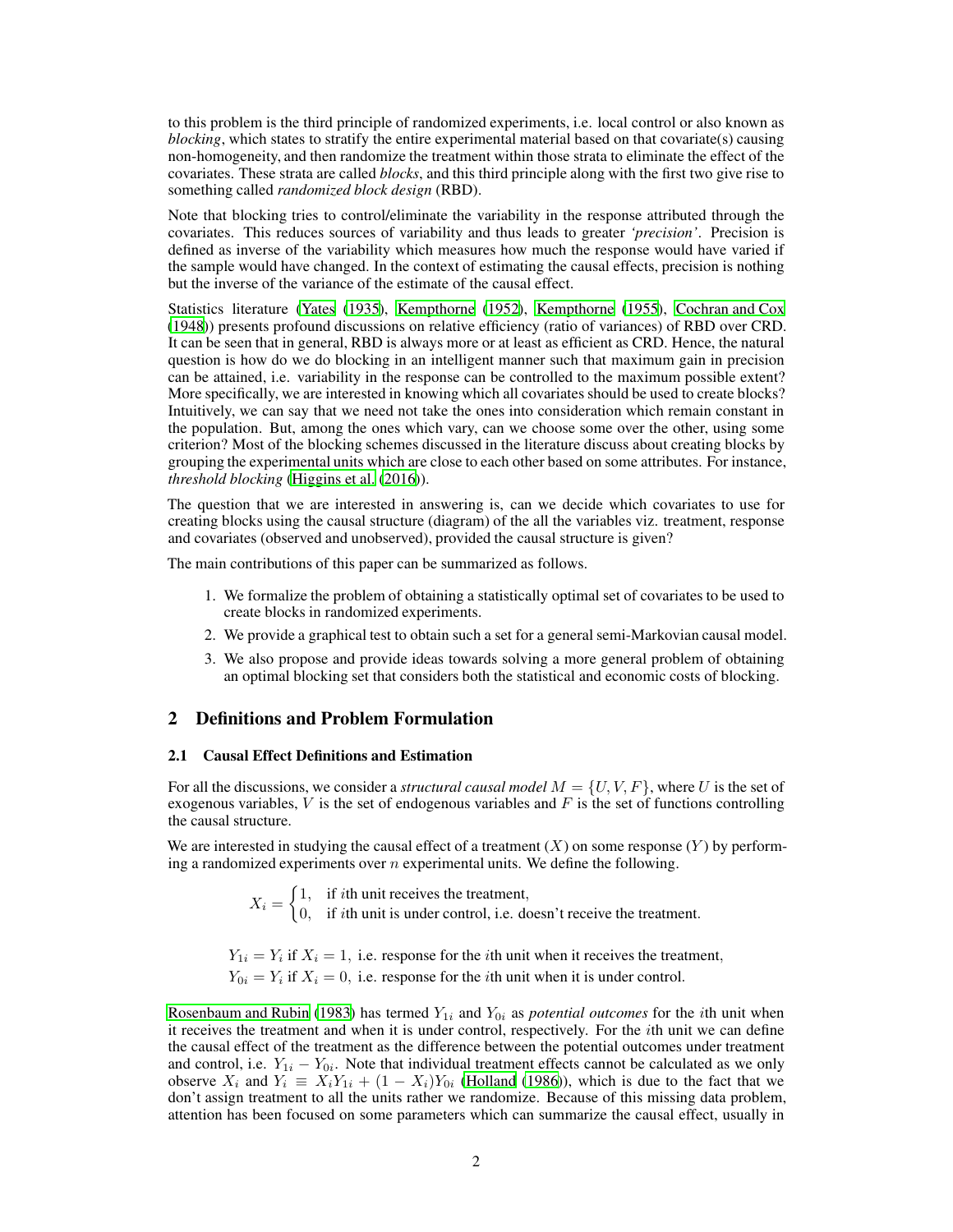terms of expectations. Following [Heckman](#page-7-8) [\(1992\)](#page-7-8), [Clements](#page-7-9) et al. [\(1994\)](#page-7-9), and [Heckman and Smith](#page-7-10) [\(1995\)](#page-7-10), we define the *effect of treatment* (ET) in the population as follows.

$$
\beta = E[Y_1 - Y_0]
$$

The natural non-parametric estimate of the above expectation is the corresponding sample average, i.e.

$$
\hat{\beta} = \hat{E}[Y_1 - Y_0] = \frac{1}{n} \sum_{i=1}^n [Y_{1i} - Y_{0i}] = \frac{1}{n} \sum_{i=1}^n Y_{1i} - \frac{1}{n} \sum_{i=1}^n Y_{0i} = \bar{Y}_1 - \bar{Y}_0, \text{ say.}
$$
 (1)

 $E(\hat{\beta}) = \beta$ , i.e.  $\hat{\beta}$  is *unbiased* for  $\beta$ . The variance of  $\hat{\beta}$  (normalized for sample size) is given as follows.

$$
V(\hat{\beta}) = \begin{cases} E_Z \left[ \frac{V[Y_1|Z]}{P[X=1|Z]} + \frac{V[Y_0|Z]}{P[X=0|Z]} + [\beta(Z) - \beta]^2 \right], & \text{under non-homogeneity,} \\ \frac{V[Y_1]}{P[X=1]} + \frac{V[Y_0]}{P[X=0]}, & \text{under homogeneity.} \end{cases}
$$
(2)

Literature suggests to do blocking in the situation when the experimental units are not homogeneous. Let us see how does the estimator  $\beta$  defined in Equation [1](#page-1-0) should be updated, under blocking using covariates in Z. Note the following due to [Petersen et al. \(2006\)](#page-7-11).

$$
\beta = E[Y_1 - Y_0] = E_Z \big[E[(Y_1 - Y_0)|Z]\big],
$$
  
= 
$$
E_Z \big[E[Y_1|Z] - E[Y_0|Z]\big] = \sum_{Z=z} \big[E[Y_1|Z=z] - E[Y_0|Z=z]\big]P(Z=z).
$$

Hence, we can define an estimator of  $\beta$  under blocking using covariates in Z, as follows.

$$
\hat{\beta}_Z = \sum_{Z=z} \left[ \hat{E}[Y_1|Z=z] - \hat{E}[Y_0|Z=z] \hat{P}(Z=z) \right],
$$
  
= 
$$
\sum_{Z=z} \left[ [\bar{Y}_1|Z=z] - [\bar{Y}_0|Z=z] \right] \frac{1}{n} \sum_{i=1}^n I(Z_i=z),
$$
 (3)

where  $\frac{1}{n} \sum_{i=1}^{n} I(Z_i = z)$  is the proportion of units in the block formed with characteristics  $Z = z$ .

Suppose there are no units in one or more blocks, i.e.  $\frac{1}{n} \sum_{i=1}^{n} I(Z_i = z) = 0$  for some z, then the overall average treatment effect can be estimated but the z-specific causal effect cannot be estimated. Hence, it is desirable to have units in every block. This also rules out the argument against randomized block experiments that matching of units can be done post a completely randomized experiment based on the covariates, as it is possible that there are no units corresponding to a particular covariate combination.

 $E(\hat{\beta}_Z) = \beta$ , i.e.  $\hat{\beta}_Z$  is *unbiased* for  $\beta$ . The variance of  $\hat{\beta}_Z$  (normalized for sample size) is given as follows.

$$
V(\hat{\beta}_Z) = \begin{cases} E_Z \left[ \frac{V[Y_1|Z]}{P[X=1|Z]} + \frac{V[Y_0|Z]}{P[X=0|Z]} + \left[ \sum_Z \beta(Z)\hat{P}(Z) - \beta \right]^2 \right], & \text{non-homogeneity,} \\ \frac{V[Y_1]}{P[X=1]} + \frac{V[Y_0]}{P[X=0]}, & \text{homogeneity.} \end{cases}
$$
(4)

#### <span id="page-2-0"></span>2.2 Gain in Precision under Blocking and Challenges with Blocking

Comparing [2](#page-1-0) and [4,](#page-1-0) it can be seen that the variance of the estimate of causal effect under blocking is less than that of under no blocking. Hence blocking improves the precision of the causal effects. Also, note that under homogeneity of the experimental units both the variances are same, i.e. blocking doesn't bring any improvement. In fact  $\hat{\beta}_Z = \beta$  under homogeneity of the experimental units. Another motivating example can be seen in the context of a linear model. Suppose there are  $k$  treatments, and b blocks then the response can be defined as a linear equation:  $y_{ij} = \mu + \tau_i + b_j + \epsilon_{ij}$ , where  $\mu$  is the general mean effect,  $\tau_i$  is the effect due to the the *i*th treatment,  $b_j$  is the effect due to the jth block and  $\epsilon_{ij}$  is the noise or the experimental error. Clearly, in the absence of  $b_j$  error is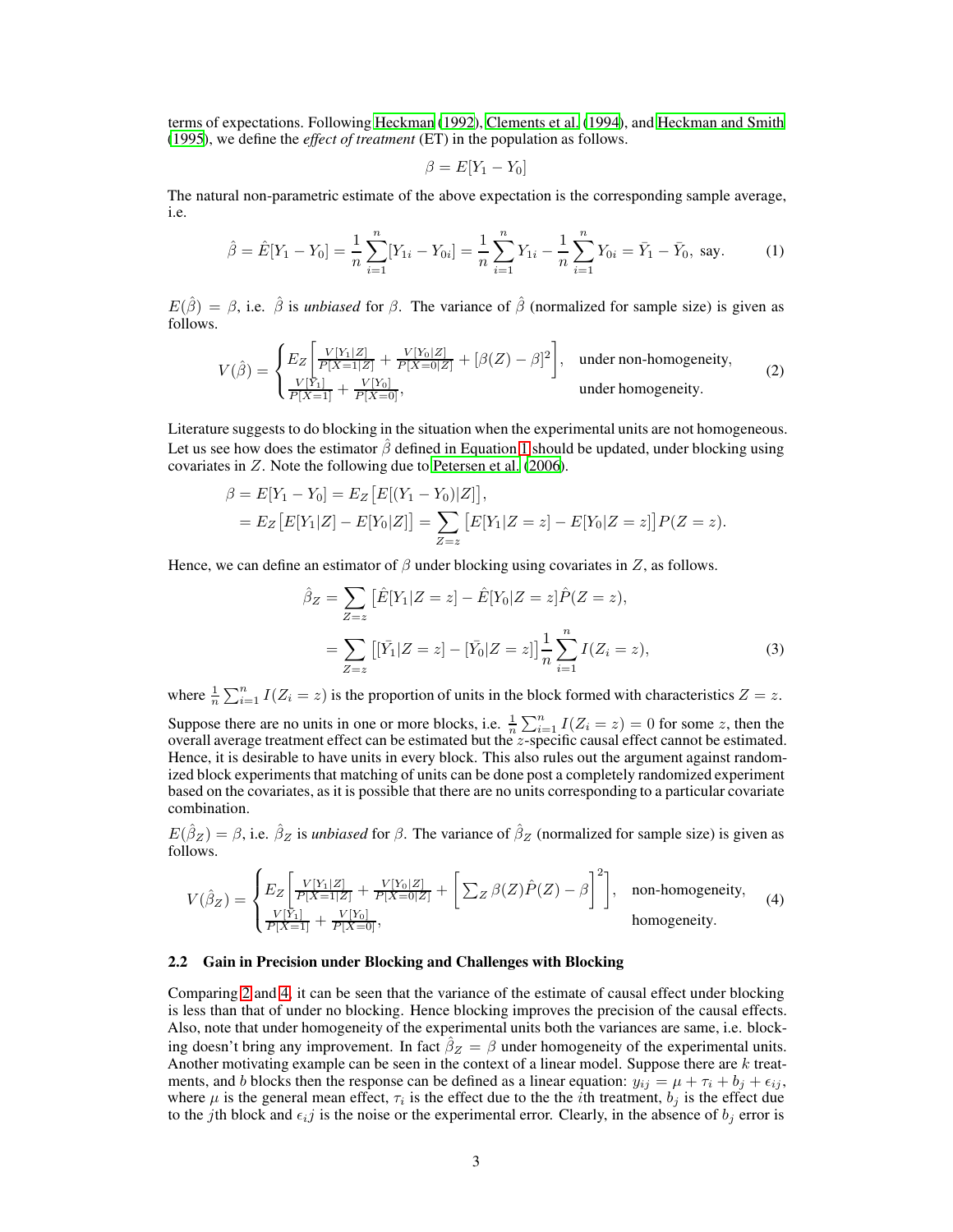higher as compared to the case when  $b_j$  is there. Refer to Appendix [B](#page-10-0) for further discussion on gain in precision under blocking.

In the experimental studies under non-homogeneity of the experimental units, blocking provides a method for more precise estimation of  $\beta$  as compared to the case when no blocking is done. But, the practical difficulty with blocking is that depending upon the no. of covariates and the dimension (no. of distinct values, denoted as dim(.)) of the different covariates, the no. of blocks can be very large. For covariates in the set  $Z$  we need to form  $\prod_{Z_j\in Z} \dim(Z_j)$  different blocks. Refer to Appendix [C.](#page-10-1)

## 2.3 Problem Formulation - Optimal Blocking

Now we formalize the problem of interest in this paper, i.e. instead of using all the covariates to form the blocks, can we use a subset only of the covariates, in some *optimal* manner? In general there can be several considerations for optimality but we restrict ourselves to the following question.

*What is the smallest subset of the set of observed covariates (excluding some forbidden variables if there are any) which will account (through blocking) for 'maximum possible' elimination of variability in the response, and hence in the estimation of the causal effects, based on the causal structure (diagram) of the all the variables viz. treatment, response and covariates (observed and unobserved)?*

The phrase *maximum possible* in the above question emphasizes that there is always some uncontrollable variability in the response due to two reasons viz. its own exogenous variable, and some unobserved (latent) confounders. Hence hereafter the phrase *controlling the variability in response* will always mean *controlling the variability in response due to the observed variables only*, unless specified otherwise.

Definition 1. *Any smallest subset of the set of observed covariates (excluding some forbidden variables if there are any) which will account (through blocking) for maximum possible elimination of variability in the response is called a statistically optimal blocking set.*

# 3 Methodology

For all the discussions hereafter, let  $G$  be the causal diagram representing the causal structure of the variables in V viz. treatment  $(X)$ , response  $(Y)$ , observed covariates  $(Z_1, ..., Z_n)$ , and the latent or unobserved variables in  $U$ . We are interested in finding a statistically optimal blocking set (a subset of  $\{Z_1, ..., Z_n\}$  to study the causal effect of interest  $X \to Y$ .

As discussed earlier, we are interested performing a randomized experiment to study the causal effect of interest  $X \to Y$  where we are randomizing the treatment  $(X)$ . In terms of the causal graph, randomizing X is same as making interventions to set levels/values of X. This means that X is not affected by any variable in the graph instead it's value is decided/set during the experiment. Hence, we can *ignore all the arrows coming into* X and work with the subgraph of G where all arrows coming into X are ignored. We denote such subgraph as  $G_{\bar{X}}$ . Hence, for the purpose of examples, we work with causal graphs with no arrows coming to X.

#### 3.1 Motivating Examples and Key Observations

<span id="page-3-0"></span>Example 1. Consider the causal graphs in Figure [1](#page-3-0) and Figure [2.](#page-3-0)



Figure 1: Example Markovian model.



Figure 2: Example semi-Markovian model with latent variables involving only covariates.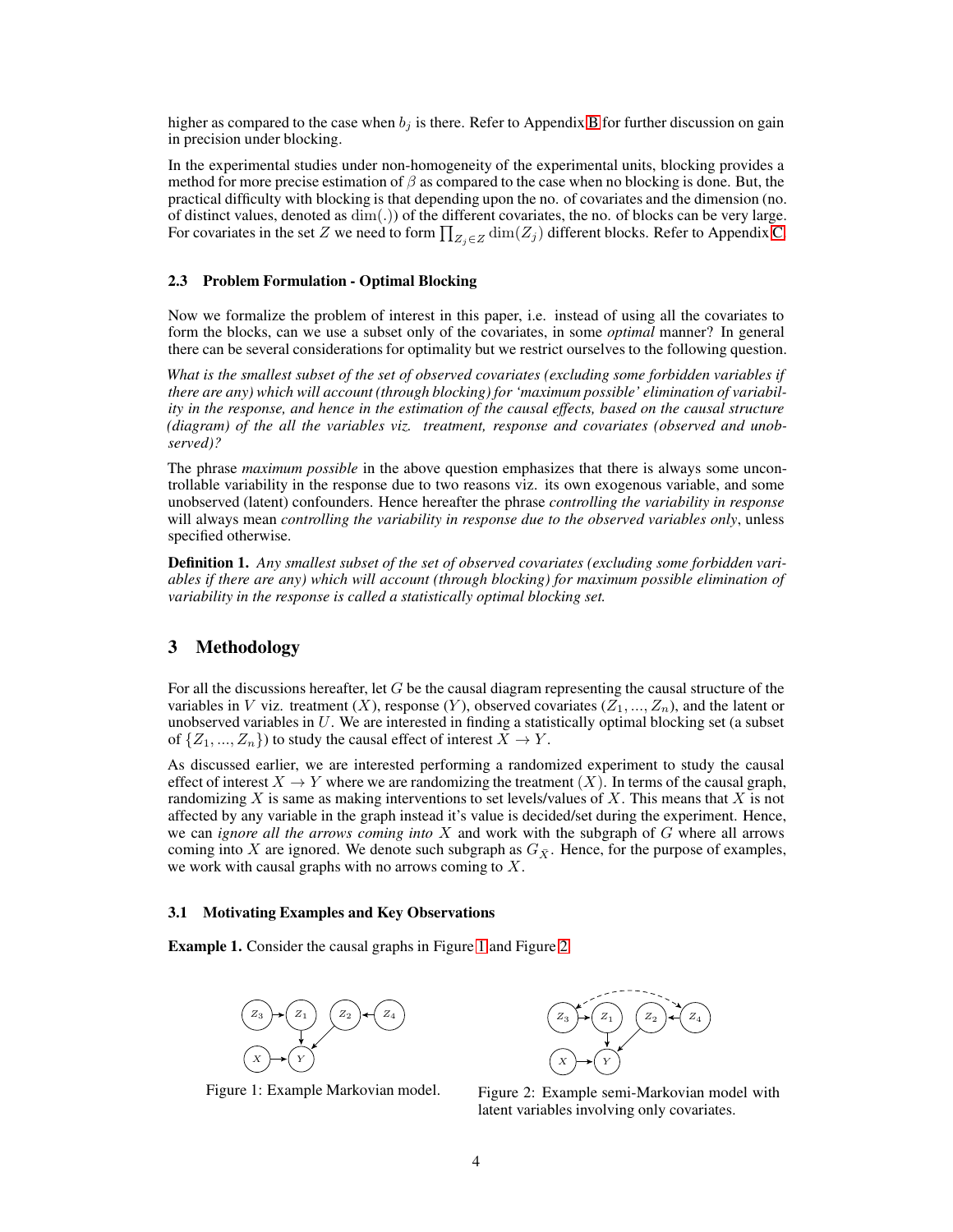In Figure [1](#page-3-0) and Figure [2,](#page-3-0) the parent set of Y, i.e.  $\{Z_1, Z_2\}$  blocks all causal paths (except the one from the treatment  $X$ ) going to  $Y$ . Hence, blocking for the parent set of  $Y$  will control for all the variability in Y (except the causal effect of interest).

<span id="page-4-0"></span>Example 2. Consider the causal graphs in Figure [3.](#page-4-0)



Figure 3: Example semi-Markovian models with latent variables involving Y .

In Figure [3a,](#page-4-0) there is a latent structure involving  $Y$  but still the parent set of  $Y$  works well for controlling the variability in Y because no parent of Y is a collidor on a path from ancestors of Y to Y due to the presence of the latent structure. In Figure [3b,](#page-4-0) there is a latent structure involving  $Y$ but in this case the parent set of Y will not be sufficient for controlling the variability in Y as  $Z_2$  (a parent of Y) is a collidor on a path from  $Z_4$  (an ancestor of Y) to Y. Hence, to control the variability in  $Y$  we need to control for all the ancestors of  $Y$  along with its parents which can influence the response through the latent structure, i.e. we need  $\{Z_1, Z_2, Z_4\}$  for controlling the variability in Y.

<span id="page-4-1"></span>**Example 3.** In the examples so far, there were no descendants of  $Y$ . In fact, we need not block the descendants of  $Y$  because the variations in  $Y$  can be at the maximum through its ancestors. Consider the causaul graphs in Figure [4.](#page-4-1)



Figure 4: Example Semi-Markovian Models with Y having descendants.

In Figure [4a,](#page-4-1) clearly,  $Z_5$  (a descendant of Y) can't cause any variability in Y through the edge  $Y \rightarrow$  $Z_5$ . Also,  $Z_2$  a parent of Y can't affect Y through  $Z_5$  as  $Z_5$  is a collidor on the path  $Z_2 \to Z_5 \leftarrow Y$ . Moreover, even when there is a latent structure between  $Z_2$  (ancestor of Y) and  $Z_5$  (descendant of Y) as seen in Figure [4b,](#page-4-1)  $Z_2$  can't affect Y through  $Z_5$  as  $Z_5$  is still a collidor on the same path. Also, we don't need to consider the parents of the descendants of  $Y$  which are not the ancestors of  $Y$  due to the same reason as seen in Figure [4c.](#page-4-1)

Observation 1. *We need to consider all the variables that can potentially cause variability in* Y *in the graph*  $G_{\bar{X}}$ *. Clearly, for any variable in an SCM, the source of variability can be at most the set of its ancestors. Hence it is sufficient to work with the ancestral graph of* Y *(*Y *and its ancestors) in* the graph  $G_{\bar{X}}$ , denoted as  $G_{An_{\bar{X}}(Y)}.$ 

**Example 4.** In the examples so far, there were no ancestors of the response  $(Y)$  which were descendants of treatment  $(X)$ . Actually, we should not block any such covariates as doing so will block the causal effect of interest. Consider the causal graphs in Figure [5.](#page-5-0)

In Figure 6(a),  $Z_5$  and  $Z_6$  are the post-treatment ancestors of Y which we should not block as blocking them will block the causal effect  $X \to Y$ . As observed earlier  $\{Z_1, Z_2\}$  works well for controlling the variability in  $Y$  caused due to just pre-treatment covariates. But note that, we can't simply drop these post-treatment variables from the discussion as they are ancestors of  $Y$  and are valid sources of variability in Y. For instance, in Figure 6(b),  $\{Z_1, Z_2\}$  doesn't works as the blocking set to control the variability in Y caused due to just pre-treatment covariates, as the presence of a latent structure between  $Z_1$  and  $Z_5$  opens the paths from  $Z_3$  to Y as  $Z_1$  is a collidor on those paths.

**Definition 2.** *[\(Shpitser et al. \(2012\)](#page-7-12)). Let*  $X \to Y$  *be the causal effect of interest. A causal path from a* variable  $X \in \mathbf{X}$  *to*  $Y \in \mathbf{Y}$  *is called proper if it doesn't intersect*  $\mathbf{X}$  *except the endpoints. When*  $\mathbf{X}$ *is a single variable then all causal paths are proper.*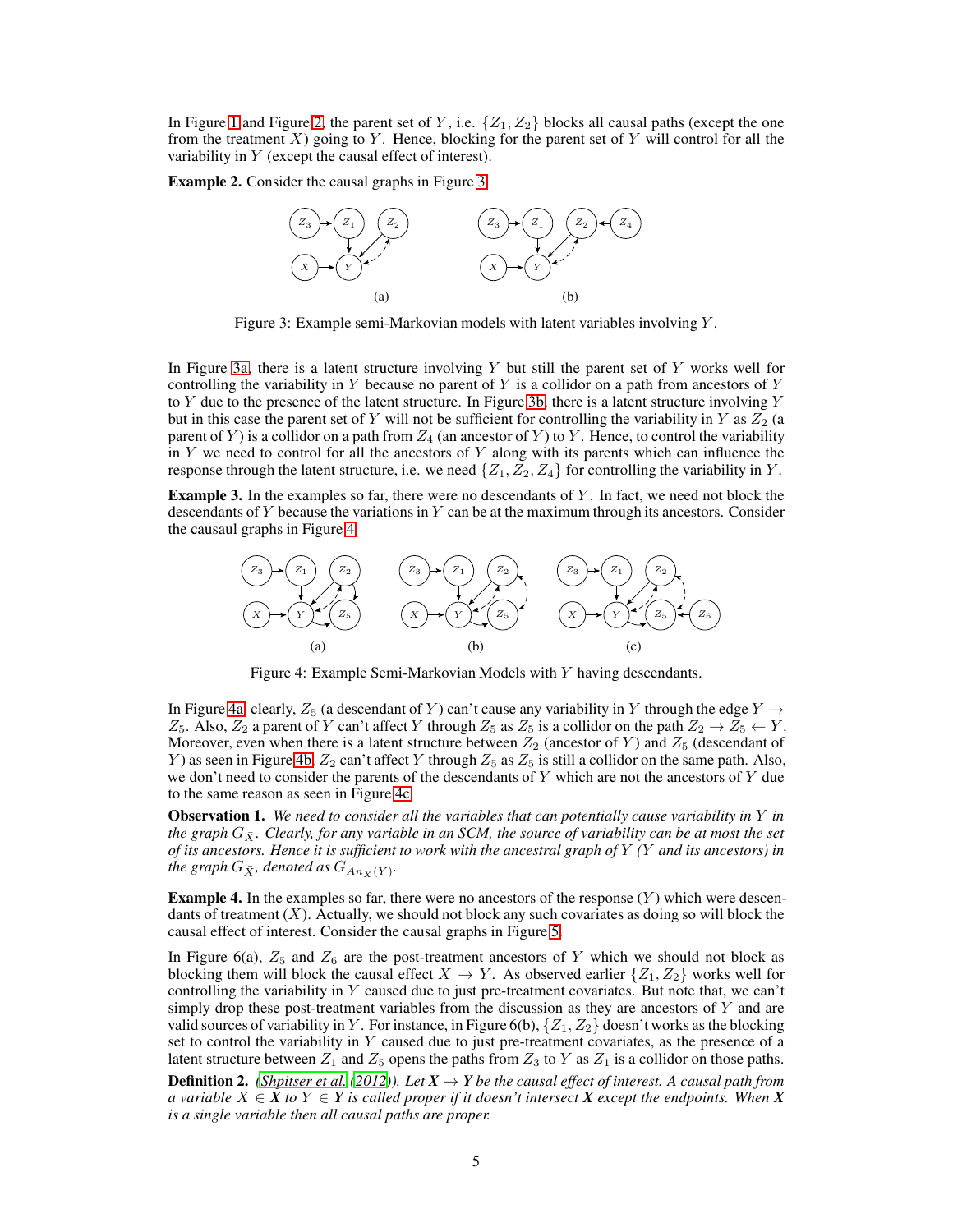<span id="page-5-0"></span>

Figure 5: Example semi-Markovian models with post-treatment ancestors of Y .

<span id="page-5-5"></span>Observation 2. *We should not block the ancestors of* Y *which are on a proper causal path from* X to Y in the graph  $G_{An_{\bar{X}}(Y)}$ , because controlling for them would block the causal effect of in*terest*  $(X \rightarrow Y)$ . Hence we shouldn't include them in the blocking set, but the subtlety is that we *can't simply drop them and the corresponding edges (more importantly the bi-directed ones) from*  $G_{An_{\bar{X}}(Y)}$ .

Hence, we ignore all the variables falling on a proper causal path from  $X$  to  $Y$ . Following [Van der Zander et al. \(2014\)](#page-7-13), the set of all such variables is  $Dpcp(X, Y) = De((De_{\bar{X}}(X)\backslash X) \cap$  $An_{\mathbf{X}}(Y)$ ) where  $De(.)$  represents the set of descendants excluding the variable itself and  $An_{\mathbf{X}}(Y)$ is the ancestral graph of  $Y$  where all edges leaving  $X$  are removed.

Note that by definition  $Dpcp(X, Y)$  may include non-descendants of Y which we have already argued to not take into consideration in Observation 2. Hence, we can say that specifically we should not block using  $Dpcp(X, Y)$  in the graph  $G_{An_{\bar{X}}(Y)}$  denoted as  $Dpcp(X, Y)_{G_{An_{\bar{X}}(Y)}}$ . Note that  $Dpcp(X, Y)_{G_{An_{\bar{X}}(Y)}} = Dpcp(X, Y) \cap An_{\bar{X}}(Y).$ 

## 3.2 Steps for Obtaining a Statistically Optimal Blocking Set

<span id="page-5-1"></span>We formalize the steps for obtaining a statistical optimal blocking set in Algorithm [1.](#page-5-1)

#### Algorithm 1 CAUSALITY BASED GRAPHICAL TEST FOR OPTIMAL BLOCKING SET

1: procedure CAUSAL-OPT-BLOCKING-SET $(G, Y, X)$ 

```
2: Reduce G to G_{\bar{X}} and G_{\bar{X}} further to G_{An_{\bar{X}}(Y)}.
```
- 3: Obtain a smallest subset of the set of observed ancestors of Y which will account for maximum possible elimination of variability in the response, i.e. the smallest (minimal) set *Z* such that  $Y \perp An_{\bar{X}}(Y)\setminus Z|Z$  in the graph  $G_{An_{\bar{X}}(Y)}$ .
- 4:  $\mathbf{Z} \leftarrow \mathbf{Z} \backslash \widehat{Dpcp}(X, Y)_{G_{An_{\bar{X}}(Y)}}$ .
- 5:  $\mathbf{Z} \leftarrow \mathbf{Z} \backslash Dpcp(X, Y)_{G_{An_{\bar{X}}(Y)}} \backslash X.$

6: return Z

However, we need to still address how do we obtain the set *Z* in a general Semi-Markovian model.

<span id="page-5-3"></span>Definition 3. *[\(Tian and Pearl](#page-7-14) [\(2002\)](#page-7-14)). Let a path composed entirely of bi-directed edges be called a bi-directed path. For the usual graph* G*, the set of variables* V *can be partitioned into disjoint groups by assigning two variables to the same group if and only if they are connected by a bi-directed path. Assume that* V *is thus partitioned into* k *groups*  $S_1, ..., S_k$ *. We will call each*  $S_j$ ;  $j = 1, ..., k$ , *a* c*-component (abbreviating confounded component) of* V *in* G *or a* c*-component of* G*.*

<span id="page-5-4"></span>**Definition 4.** The  $S_j$  such that  $Y \in S_j$  is called the *c*-component of a variable Y in G and is *denoted as*  $c_{Y,G}$ *. As*  $\{S_1, ..., S_k\}$  *is a partition of* V, *c-component of a variable always exists and is unique.*

<span id="page-5-2"></span>**Theorem 1.** *The smallest Z such that*  $Y \perp An_{\bar{X}}(Y) \setminus \mathbb{Z}|\mathbb{Z}$ *, is nothing but the set of parents of c*-component of Y in  $G_{An_{\bar{X}}(Y)}$ , i.e.  $\mathbf{Z} = Pa_{c_Y, G_{An_{\bar{X}}(Y)}}$ .

For the proof of Theorem [1,](#page-5-2) refer to Appendix [D.](#page-11-0) Note that in a Markovian model there are no bi-directed paths then the *elementary partition* of  $An_{\bar{X}}(Y)$  is nothing but the *c*-component of  $G_{An_{\bar{X}}(Y)}$ . Hence,  $C_Y = \{Y\}$ , and  $Pa_{c_Y,G_{An_{\bar{X}}(Y)}} = Pa_{Y,G_{An_{\bar{X}}(Y)}}$ . In fact in Markovian case,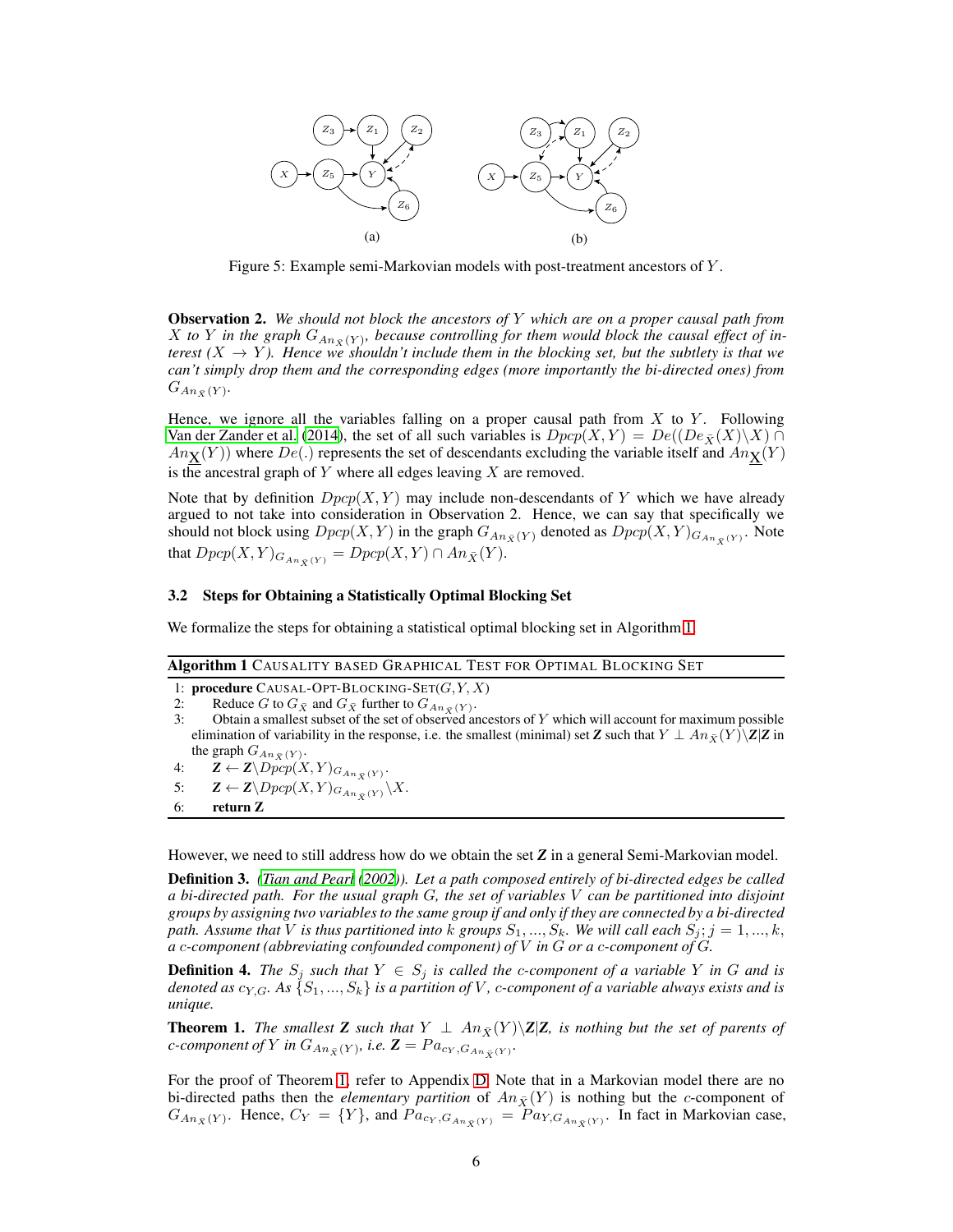$Pa_{Y,G_{An_{\bar{X}}(Y)}} = Pa_Y$ , as in this case a variable is always independent of its non-descendants excluding its parents given its parents. Application of Algorithm [1](#page-5-1) to an example Semi-Markovian model is discussed in Appendix [E.](#page-11-1)

# 4 Conclusion and Future Work

We have obtained a statistically optimal blocking set  $(Z^*)$  such that it is a smallest subset of the observed covariates  $(Z_1, ..., Z_n)$  (excluding the forbidden ones) which will account (through blocking) for maximum possible elimination of variability in response  $(Y)$ . Further perspective on optimality is to prune a statistically optimal blocking set for economic reasons. For instance, suppose that we are restricted to create blocks using at most  $k$  covariates and a statistically optimal blocking set is of cardinality  $> k$ . One possible way to *optimally* prune a statistically optimal blocking set is by dropping the covariates which are least significant in controlling the variability in response. Or the question can be what is the minimum number of covariates required to eliminate as much as  $(1 - \alpha) \times 100\%$  of the variability eliminated by a statistically optimal blocking set, for some user-defined  $\alpha \geq 0$ . Refer to Appendix [F](#page-11-2) for a continued discussion on future work.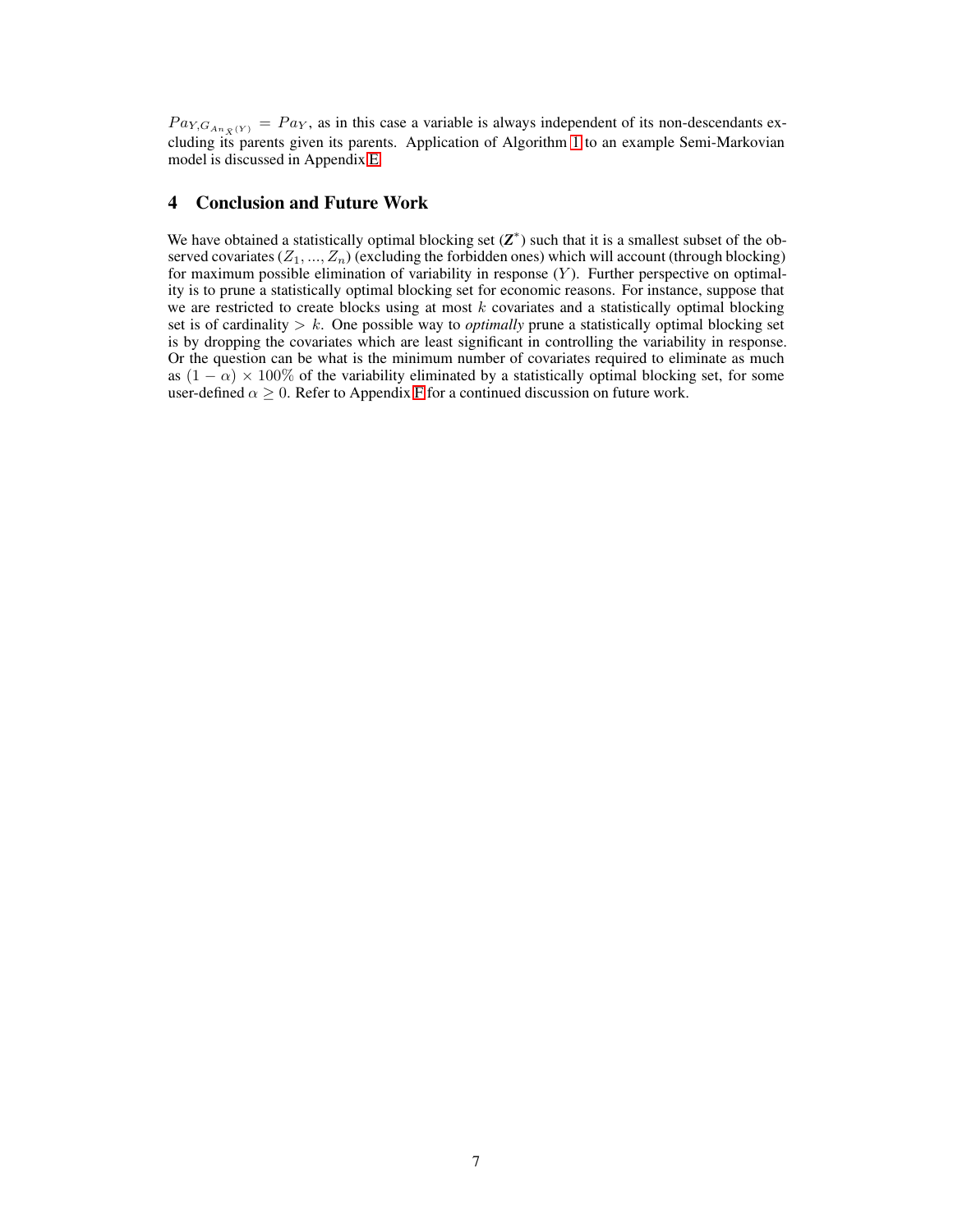# **References**

- <span id="page-7-9"></span>Clements, N., Heckman, J. J., and Smith, J. A. (1994). Making the most out of social experiments: Reducing the intrinsic uncertainty in evidence from randomized trials with an application to the jtpa exp.
- <span id="page-7-4"></span>Cochran, W. G. and Cox, G. M. (1948). Experimental designs. Technical report, North Carolina State University. Dept. of Statistics.
- <span id="page-7-0"></span>Fisher, R. A. (1992). Statistical methods for research workers. In *Breakthroughs in statistics*, pages 66–70. Springer.
- <span id="page-7-8"></span>Heckman, J. J. (1992). Randomization and social policy evaluation. *Evaluating welfare and training programs*, 1:201–30.
- <span id="page-7-10"></span>Heckman, J. J. and Smith, J. A. (1995). Assessing the case for social experiments. *Journal of economic perspectives*, 9(2):85–110.
- <span id="page-7-5"></span>Higgins, M. J., Sävje, F., and Sekhon, J. S. (2016). Improving massive experiments with threshold blocking. *Proceedings of the National Academy of Sciences*, 113(27):7369–7376.
- <span id="page-7-7"></span>Holland, P. W. (1986). Statistics and causal inference. *Journal of the American statistical Association*, 81(396):945–960.
- <span id="page-7-2"></span>Kempthorne, O. (1952). The design and analysis of experiments.
- <span id="page-7-3"></span>Kempthorne, O. (1955). The randomization theory of experimental inference. *Journal of the American Statistical Association*, 50(271):946–967.
- <span id="page-7-15"></span>Pearl, J. (2009). *Causality*. Cambridge university press.
- <span id="page-7-11"></span>Petersen, M. L., Sinisi, S. E., and van der Laan, M. J. (2006). Estimation of direct causal effects. *Epidemiology*, pages 276–284.
- <span id="page-7-6"></span>Rosenbaum, P. R. and Rubin, D. B. (1983). The central role of the propensity score in observational studies for causal effects. *Biometrika*, 70(1):41–55.
- <span id="page-7-12"></span>Shpitser, I., VanderWeele, T., and Robins, J. M. (2012). On the validity of covariate adjustment for estimating causal effects. *arXiv preprint arXiv:1203.3515*.
- <span id="page-7-16"></span>Tian, J. (2002). *Studies in causal reasoning and learning*. University of California, Los Angeles.
- <span id="page-7-14"></span>Tian, J. and Pearl, J. (2002). A general identification condition for causal effects. In *Aaai/iaai*, pages 567–573.
- <span id="page-7-13"></span>Van der Zander, B., Liskiewicz, M., and Textor, J. (2014). Constructing separators and adjustment sets in ancestral graphs. In *CI@ UAI*, pages 11–24.
- <span id="page-7-1"></span>Yates, F. (1935). Complex experiments. *Supplement to the Journal of the Royal Statistical Society*, 2(2):181–247.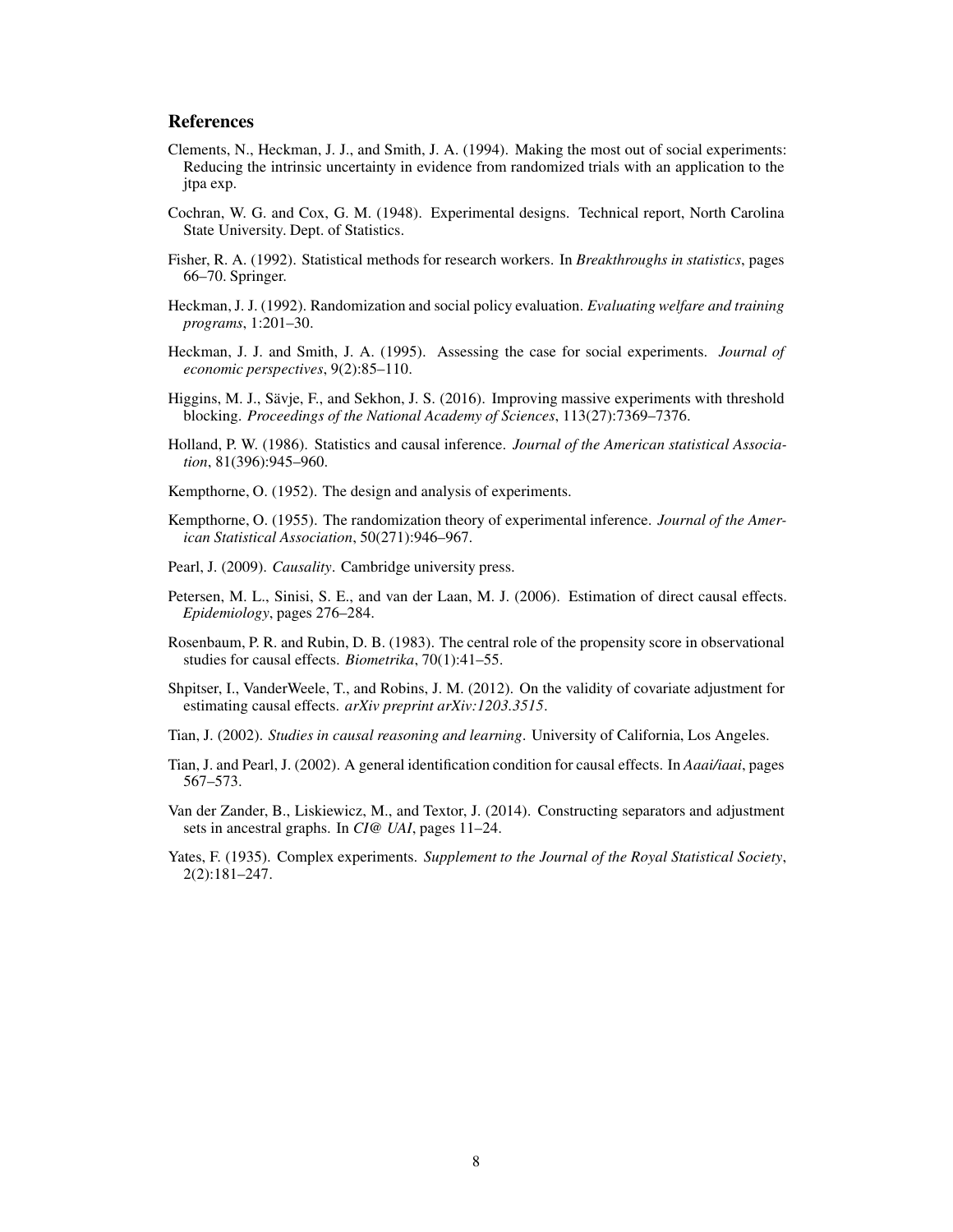# A Appendix 1 - Proofs of the Intermediate Results

### A.1 Unbiasedness and Variance of the Estimate of Causal Effect without Blocking

## A.1.1 Unbiasedness

 $\hat{\beta}$  defined in (1) is unbiased for  $\beta$ , which can be seen as follows.

$$
E[\hat{\beta}] = E[\bar{Y}_1 - \bar{Y}_0].
$$

In general, experimental units may not be homogeneous, hence we can't say that  $E(\bar{Y}_1) = E(Y_1)$ , and  $E(\bar{Y}_0) = E(Y_0)$ . But, suppose Z is the set of covariates, then we can always do the following.

$$
E[\hat{\beta}] = E[\bar{Y}_1 - \bar{Y}_0] = E_Z [E[(\bar{Y}_1 - \bar{Y}_0)|Z]],
$$
  
=  $E_Z [E[\bar{Y}_1|Z] - E[\bar{Y}_0|Z]].$ 

As given the covariates the experimental units are identical, we can always write that  $E[\bar{Y}_1|Z] =$  $E[Y_1|Z]$  and  $E[Y_0|Z] = E[Y_0|Z]$ . Hence, we have the following.

$$
E[\hat{\beta}] = E_Z [E[\bar{Y}_1|Z] - E[\bar{Y}_0|Z]] = E_Z [E[Y_1|Z] - E[Y_0|Z]],
$$
  
= 
$$
E_Z [E[(Y_1 - Y_0)|Z]] = E[Y_1 - Y_0] = \beta.
$$

Hence,  $\hat{\beta}$  is always unbiased for  $\beta$ , including under non-homogeneity of the experimental units.

#### A.1.2 Variance

We calculate the variability (and hence the precision) of this estimator under non-homogeneity of the experimental material as follows.

$$
V[\hat{\beta}] = V[\bar{Y}_1 - \bar{Y}_0],
$$
  
= 
$$
V_Z \left[ E[(\bar{Y}_1 - \bar{Y}_0)|Z] \right] + E_Z \left[ V[(\bar{Y}_1 - \bar{Y}_0)|Z] \right],
$$
  
= 
$$
V_Z \left[ E[\bar{Y}_1|Z] - E[\bar{Y}_0|Z] \right] + E_Z \left[ V[\bar{Y}_1|Z] + V[\bar{Y}_0|Z] \right].
$$
 (using randomization)

As given the covariates, the experimental units are identical, we can always write that  $E[\bar{Y}_1|Z] =$  $E[Y_1|Z], E[\bar{Y}_0|Z] = E[Y_0|Z], V[\bar{Y}_1|Z] = \frac{V[Y_1|Z]}{\#[X=1|Z]},$  and  $V[\bar{Y}_0|Z] = \frac{V[Y_0|Z]}{\#[X=0|Z]}.$  Hence, we have the following:

$$
V[\hat{\beta}] = V_Z \left[ E[Y_1|Z] - E[Y_0|Z] \right] + E_Z \left[ \frac{V[Y_1|Z]}{\#[X=1|Z]} + \frac{V[Y_0|Z]}{\#[X=0|Z]} \right],
$$
  
= 
$$
V_Z \left[ E[(Y_1 - Y_0)|Z] \right] + E_Z \left[ \frac{V[Y_1|Z]}{\#[X=1|Z]} + \frac{V[Y_0|Z]}{\#[X=0|Z]} \right],
$$
  
= 
$$
V_Z [\beta(Z)] + E_Z \left[ \frac{V[Y_1|Z]}{\#[X=1|Z]} + \frac{V[Y_0|Z]}{\#[X=0|Z]} \right],
$$

where  $\beta(Z) := E[(Y_1 - Y_0|Z)]$  is defined as the *Z*-specific causal effect of *X* on *Y*.

$$
V[\hat{\beta}] = E_Z [\beta(Z) - E_Z[\beta(Z)]]^2 + E_Z [V[Y_1|Z] + V[Y_0|Z]],
$$

Using the fact that  $E_Z[\beta(Z)] = E_Z[E(Y_1 - Y_0)|Z] = E[Y_1 - Y_0] = \beta$ , we have the following.

$$
= E_Z[\beta(Z) - \beta]^2 + E_Z\left[\frac{V[Y_1|Z]}{\#[X = 1|Z]} + \frac{V[Y_0|Z]}{\#[X = 0|Z]}\right],
$$
  
= 
$$
E_Z\left[\frac{V[Y_1|Z]}{\#[X = 1|Z]} + \frac{V[Y_0|Z]}{\#[X = 0|Z]} + [\beta(Z) - \beta]^2\right].
$$

In the literature the expressions  $\#[X = 1|Z]$  and  $\#[X = 0|Z]$  in the above formula are usually replaced by the sample proportions, i.e.  $P[X = 1|Z] = \frac{\#[X=1|Z]}{\#[Z]}$  and  $P[X = 0|Z] = \frac{\#[X=0|Z]}{\#[Z]}$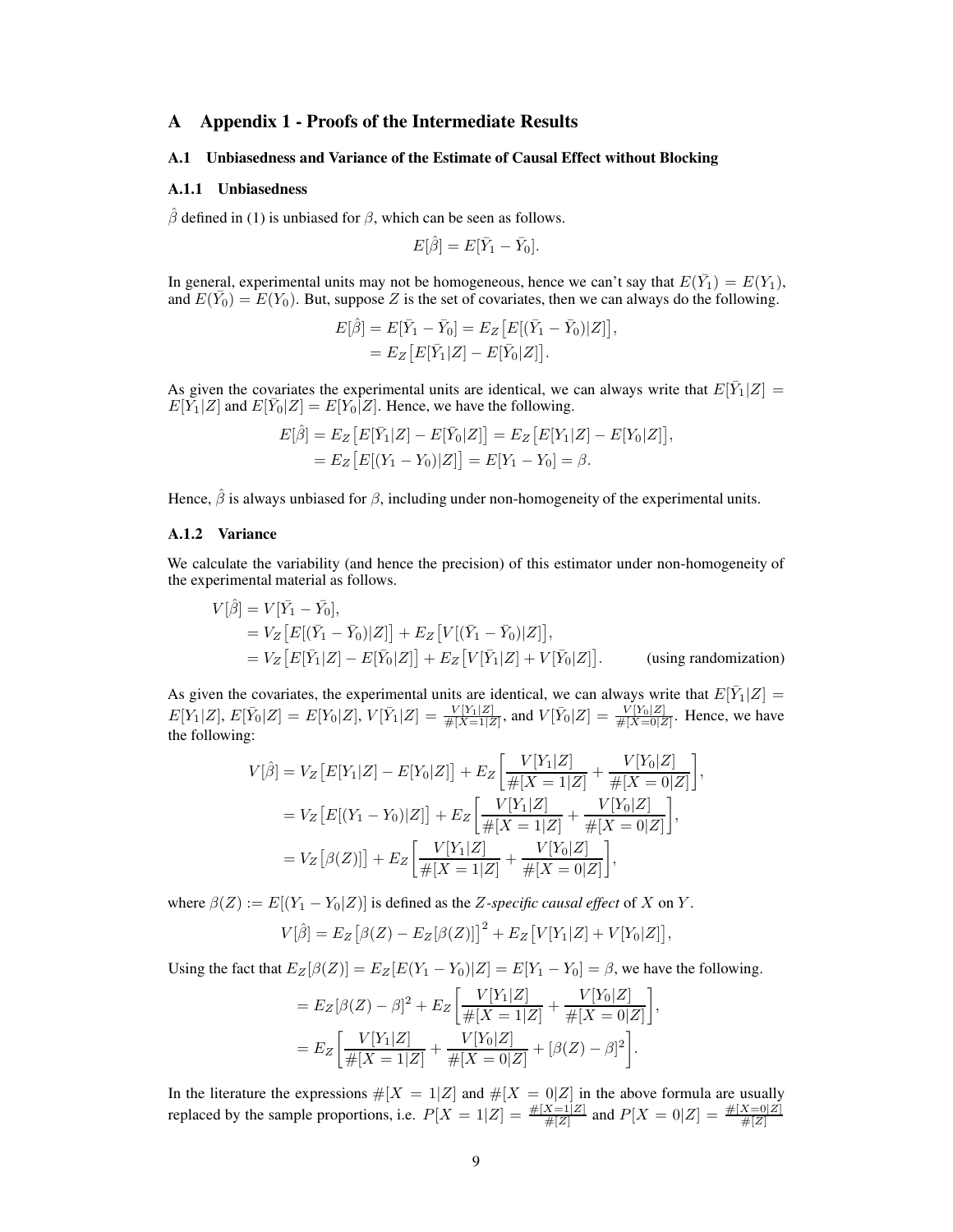respectively, and termed as variance normalized for sample size. Hence the variance of  $\hat{\beta}$  normalized for sample size is given as follows.

$$
V[\hat{\beta}] = E_Z \bigg[ \frac{V[Y_1|Z]}{P[X=1|Z]} + \frac{V[Y_0|Z]}{P[X=0|Z]} + [\beta(Z) - \beta]^2 \bigg].
$$

It is easy to see that when the experimental units are homogeneous, i.e.  $Z$  is deterministic then  $\beta(Z) = \beta$ ,  $\frac{V[Y_1|Z]}{P[X=1|Z]} = \frac{V[Y_1]}{P[X=1]}$ , and  $\frac{V[Y_0|Z]}{P[X=0|Z]} = \frac{V[Y_0]}{P[X=0]}$ . Hence,  $V(\hat{\beta}) = E_Z \left[ \frac{V[Y_1]}{P[X=1]} + \frac{V[Y_2]}{P[X=1]} \right]$  $\left[\frac{V[Y_0]}{P[X=0]} \right] + [\beta - \beta]^2$  =  $\frac{V[Y_1]}{P[X=1]} + \frac{V[Y_0]}{P[X=0]}$ .

## A.2 Unbiasedness and Variance of the Estimate of Causal Effect under Blocking

## A.2.1 Unbiasedness

When the experimental units are homogeneous, i.e. Z is deterministic then  $\hat{\beta}_Z$  defined in (3) is same as  $\hat{\beta}$ . Hence,  $\hat{\beta}_Z$  is unbiased for  $\beta$  under the homogeneity of the experimental material.

 $\hat\beta_Z$  is also unbiased for  $\beta$  under non-homogeneity of the experimental material which can be seen as follows.

$$
E[\hat{\beta}_Z] = E\bigg[\sum_{Z=z} [[\bar{Y}_1 | Z = z] - [\bar{Y}_0 | Z = z]] \frac{1}{n} \sum_{i=1}^n I(Z_i = z)\bigg],
$$
  
\n
$$
E[\hat{\beta}_Z] = E\bigg[\sum_{Z=z} [[\bar{Y}_1 | Z = z] - [\bar{Y}_0 | Z = z]]\bigg] E\bigg[\frac{1}{n} \sum_{i=1}^n I(Z_i = z)\bigg],
$$
  
\n
$$
= \sum_{Z=z} [E[\bar{Y}_1 | Z = z] - E[\bar{Y}_0 | Z = z]] P(Z = z),
$$
  
\n
$$
= E_Z [E[Y_1 | Z] - E[Y_0 | Z]] = E_Z [E[(Y_1 - Y_0) | Z]] = E_Z(\beta(Z)) = \beta.
$$

Hence,  $\hat{\beta}_Z$  is always unbiased for  $\beta$ , including under non-homogeneity of the experimental units.

## A.2.2 Variance

We calculate the variability (and hence the precision) of this estimator under non-homogeneity of the experimental material as follows.

$$
V[\hat{\beta}_Z] = V_Z \bigg[ E \bigg[ \sum_Z [\bar{Y}_1 | Z - \bar{Y}_0 | Z] \hat{P}(Z) \bigg] \bigg] + E_Z \bigg[ V \bigg[ \sum_Z [\bar{Y}_1 | Z - \bar{Y}_0 | Z] \hat{P}(Z) \bigg] \bigg],
$$
  
\n
$$
= V_Z \bigg[ \sum_Z E[\bar{Y}_1 | Z - \bar{Y}_0 | Z] \hat{P}(Z) \bigg] + E_Z \bigg[ \sum_Z V[\bar{Y}_1 | Z - \bar{Y}_0 | Z] \hat{P}(Z) \bigg],
$$
  
\n
$$
= V_Z \bigg[ \sum_Z E[(Y_1 - Y_0) | Z] \hat{P}(Z) \bigg] + E_Z \bigg[ \sum_Z \big[ V[\bar{Y}_1 | Z] + V[\bar{Y}_0 | Z] \big] \hat{P}(Z) \bigg].
$$

As given the covariates, the experimental units are identical, we can always write that  $E[\bar{Y}_1|Z] =$  $E[Y_1|Z], E[\bar{Y}_0|Z] = E[Y_0|Z], V[\bar{Y}_1|Z] = \frac{V[Y_1|Z]}{\#[X=1|Z]},$  and  $V[\bar{Y}_0|Z] = \frac{V[Y_0|Z]}{\#[X=0|Z]}.$  Hence, we have the following.

,

$$
= V_Z \left[ \sum_Z \beta(Z) \hat{P}(Z) \right] + E_Z \left[ \sum_Z \left[ \frac{V[Y_1|Z]}{\#[X=1|Z]} + \frac{V[Y_0|Z]}{\#[X=0|Z]} \right] \hat{P}(Z) \right]
$$
  
= 
$$
E_Z \left[ \sum_Z \beta(Z) \hat{P}(Z) - E_Z \left[ \sum_Z \beta(Z) \hat{P}(Z) \right] \right]^2
$$
  
+ 
$$
\sum_Z \frac{V[Y_1|Z]}{\#[X=1|Z]} E_Z[\hat{P}(Z)] + \sum_Z \frac{V[Y_0|Z]}{\#[X=0|Z]} E_Z[\hat{P}(Z)].
$$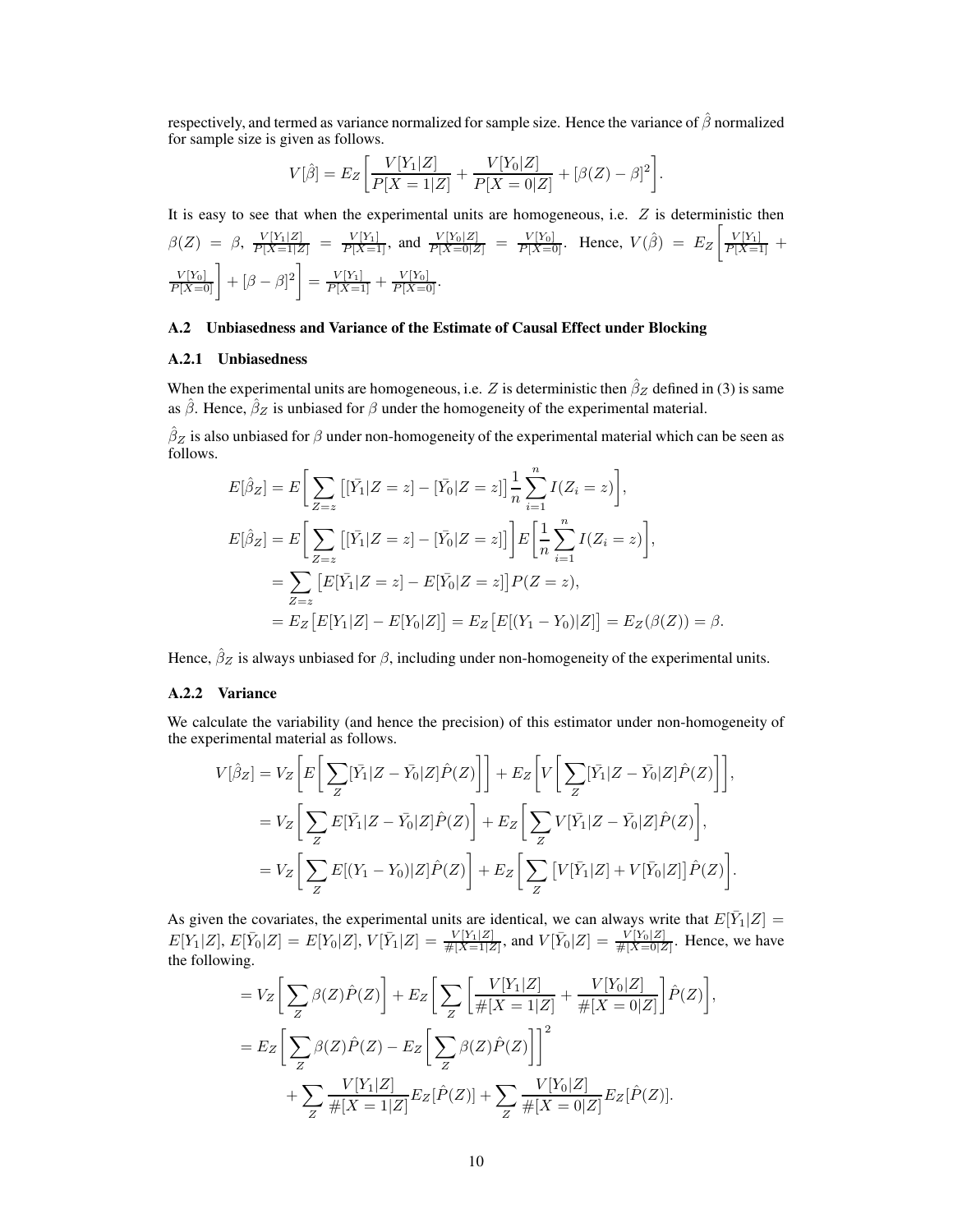Note that  $\hat{P}(Z = z) = \frac{1}{n} \sum_{Z_i} I(Z_i = z) \Rightarrow E[\frac{1}{n} \sum_{Z_i} I(Z_i = z)] = P(Z = z)$ , i.e. unbiased estimation using sample proportion. Hence, we have the following.

$$
= E_Z \left[ \sum_Z \beta(Z) \hat{P}(Z) - \beta \right]^2 + \sum_Z \frac{V[Y_1|Z]}{\#[X=1|Z]} P(Z) + \sum_Z \frac{V[Y_0|Z]}{\#[X=0|Z]} P(Z),
$$
  
\n
$$
= E_Z \left[ \sum_Z \beta(Z) \hat{P}(Z) - \beta \right]^2 + E_Z \left[ \frac{V[Y_1|Z]}{\#[X=1|Z]} \right] + E_Z \left[ \frac{V[Y_1|Z]}{\#[X=1|Z]} \right],
$$
  
\n
$$
= E_Z \left[ \frac{V[Y_1|Z]}{\#[X=1|Z]} + \frac{V[Y_0|Z]}{\#[X=0|Z]} + \left[ \sum_Z \beta(Z) \hat{P}(Z) - \beta \right]^2 \right].
$$

In the literature the expressions  $\#[X = 1|Z]$  and  $\#[X = 0|Z]$  in the above formula are usually replaced by the sample proportions, i.e.  $P[X = 1|Z] = \frac{\#[X=1|Z]}{\#[Z]}$  and  $P[X = 0|Z] = \frac{\#[X=0|Z]}{\#[Z]}$ respectively, and termed as variance normalized for sample size. Hence the variance of  $\hat{\beta}$  normalized for sample size is given as follows:

$$
V[\hat{\beta}_Z] = E_Z \left[ \frac{V[Y_1|Z]}{P[X=1|Z]} + \frac{V[Y_0|Z]}{P[X=0|Z]} + \left[ \sum_Z \beta(Z)\hat{P}(Z) - \beta \right]^2 \right].
$$

It is easy to see that when the experimental units are homogeneous, i.e.  $Z$  is deterministic then  $\hat{P}(Z) = 1, \beta(Z) = \beta, \frac{V[Y_1|Z]}{P[X=1|Z]} = \frac{V[Y_1]}{P[X=1]},$  and  $\frac{V[Y_0|Z]}{P[X=0|Z]} = \frac{V[Y_0]}{P[X=0]}$ . Hence,  $V(\hat{\beta}_Z) =$  $E_Z \left[ \frac{V[Y_1]}{P[X=1]} + \frac{V[Y_0]}{P[X=0]} \right] + [\beta - \beta]^2 \right] = \frac{V[Y_1]}{P[X=1]} + \frac{V[Y_0]}{P[X=0]}$ 

## <span id="page-10-0"></span>B A Note on Gain in Precision under Blocking

We have seen that blocking is useful to study the  $z$ -specific causal effects and to improve the precision of the estimates. Sometimes, the interest is to study the causal effects from the observational data, possibility because carrying out a randomized experiment is either economically or ethically infeasible. An approach similar to blocking (in randomized experiments) called *matching* is used to study the causal effects from the observational data, where grouping of units is done on covariates after getting the observational data. There covariate adjustment is done to reduce the confounding bias. For instance, [Rosenbaum and Rubin \(1983](#page-7-6)) provided a way to create blocks by matching the observation on propensity score, which is a famously termed as *propensity score matching* (PSM). General concerns with matching have been raised by [Pearl](#page-7-15) [\(2009\)](#page-7-15), who has argued that hidden bias may actually increase because matching on observed variables may unleash bias due to dormant unobserved confounders. Similarly, Pearl has argued that bias reduction can only be assured (asymptotically) by modeling the qualitative causal relationships between treatment, outcome, observed and unobserved covariates. Confounding occurs when the experimenter is unable to control for alternative, non-causal explanations for an observed relationship between independent and dependent variables. Such control should satisfy the *back-door criterion* [\(Pearl](#page-7-15) [\(2009\)](#page-7-15)).

## <span id="page-10-1"></span>C An Example to illustrate the Challenges with Blocking

If we want to study the effect of a drug  $(X)$  on some heart disease  $(Y)$  where the subjects under consideration have the following attributes which can potentially affect the effect of drug.

- 1. Gender: Male and Female, i.e.  $\dim(\text{Gender}) = 2$ ,
- 2. Age:  $\langle 25, 25, 45, 45, 65, \rangle$  = 65, i.e. dim(Age) = 4,
- 3. Weight: Underweight, Normal, Overweight, Obese I, Obese II, i.e.  $\dim(\text{Weight}) = 5$ ,
- 4. Blood Pressure: Normal, Prehypertension, Hypertension I, Hypertension II, Hypertensive Crisis, i.e.  $\dim(B$ lood Pressure) = 5, and
- 5. Bad Cholesterol: Optimal, Above Optimal, Borderline High, High, Very High, i.e.  $dim(Bad Cholesterol) = 5.$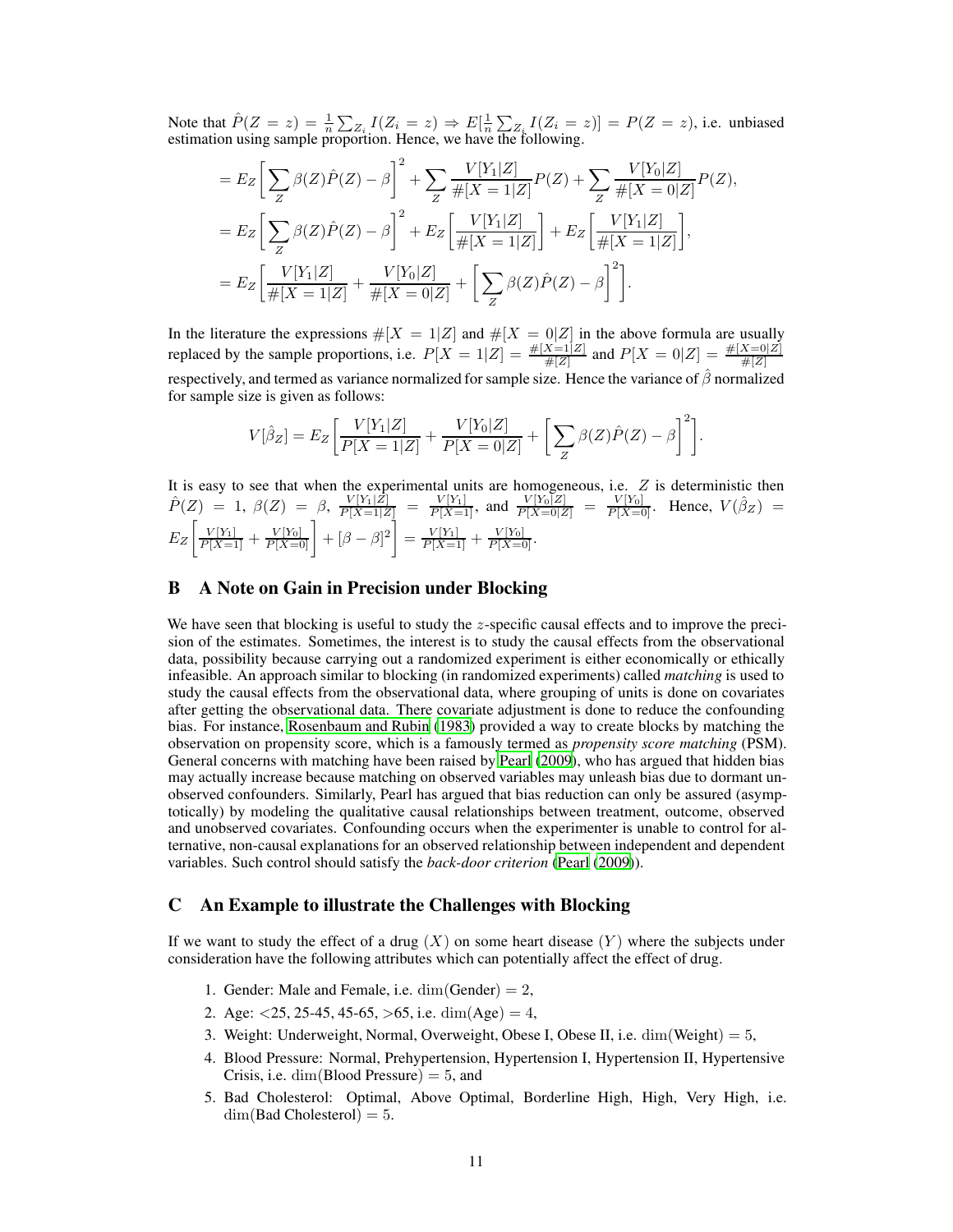Hence, we need to form  $2 \times 4 \times 5 \times 5 \times 5 = 1000$  blocks. Performing a randomized experiment with a large no. of blocks can be very costly. Sometimes, it may be not at all be possible as the no. of blocks can be larger than the subjects or the experimental units, which would cause some of the blocks to be empty. For instance, there may not be any male subjects under the age of 25 who are Obese II with a Hypertensive Crisis and Optimal Cholesterol level.

# <span id="page-11-0"></span>D Proof of Theorem [1](#page-5-2)

*Proof.* The proof follows from [Tian](#page-7-16) [\(2002\)](#page-7-16), which in Chapter 4 Testable Implications of Causal Models, states that a node is independent of its non-descendants excluding the parents of its ccomponent given the parents of its c-component. □

## <span id="page-11-1"></span>E Applying the Proposed Algorithm to a General Semi-Markovian Model

<span id="page-11-3"></span>We apply Algorithm [1](#page-5-1) to obtain an optimal blocking set for a general semi-Markovian causal graph given in Figure [6.](#page-11-3)



Figure 6: The Original Graph G.

<span id="page-11-4"></span>Obtain the graph  $G_{\bar{X}}$  as displayed in Figure [7](#page-11-4) and further it to  $G_{A_n\bar{X}}(Y)$  as displayed in Figure [8.](#page-11-4)





Following Definition [3,](#page-5-3) the c-components of  $G_{An_{\bar{X}}(Y)}$  are  $\{X\}, \{Z_1, Z_5, Y, Z_2\}, \{Z_3, Z_4\}$ . Follow-ing Definition [4,](#page-5-4)  $c_{Y,G_{An_{\bar{Y}}}(Y)} = \{Z_1, Z_5, Y, Z_2\}.$ 

Following Theorem ??,

 $\mathbf{Z} = Pa_{c_Y,G_{An_{\bar{X}}(Y)}} = Pa_{\{Z_1,Z_5,Y,Z_2\},G_{An_{\bar{X}}(Y)}} = \{X,Z_1,Z_2,Z_3,Z_4,Z_5\}.$ 

Following Observation [2,](#page-5-5)  $Dpcp(X, Y)_{G_{An_{\tilde{X}}(Y)}} = \{Z_5, Z_6\}$ . Following Step ?? and ??, a statistically optimal blocking set is given as follows.

 $\mathbf{Z}^* = \mathbf{Z} \setminus Dpcp(X, Y)_{G_{An_{\bar{X}}(Y)}} \setminus X, = \{X, Z_1, Z_2, Z_3, Z_4, Z_5\} \setminus \{Z_5, Z_6\} \setminus X = \{Z_1, Z_2, Z_3, Z_4\}.$ 

# <span id="page-11-2"></span>F Future Work (continued)

We want to have a way to decompose the total variability controlled by a statistically optimal blocking set in terms of its individual elements, i.e. to quantify the contribution of each individual covari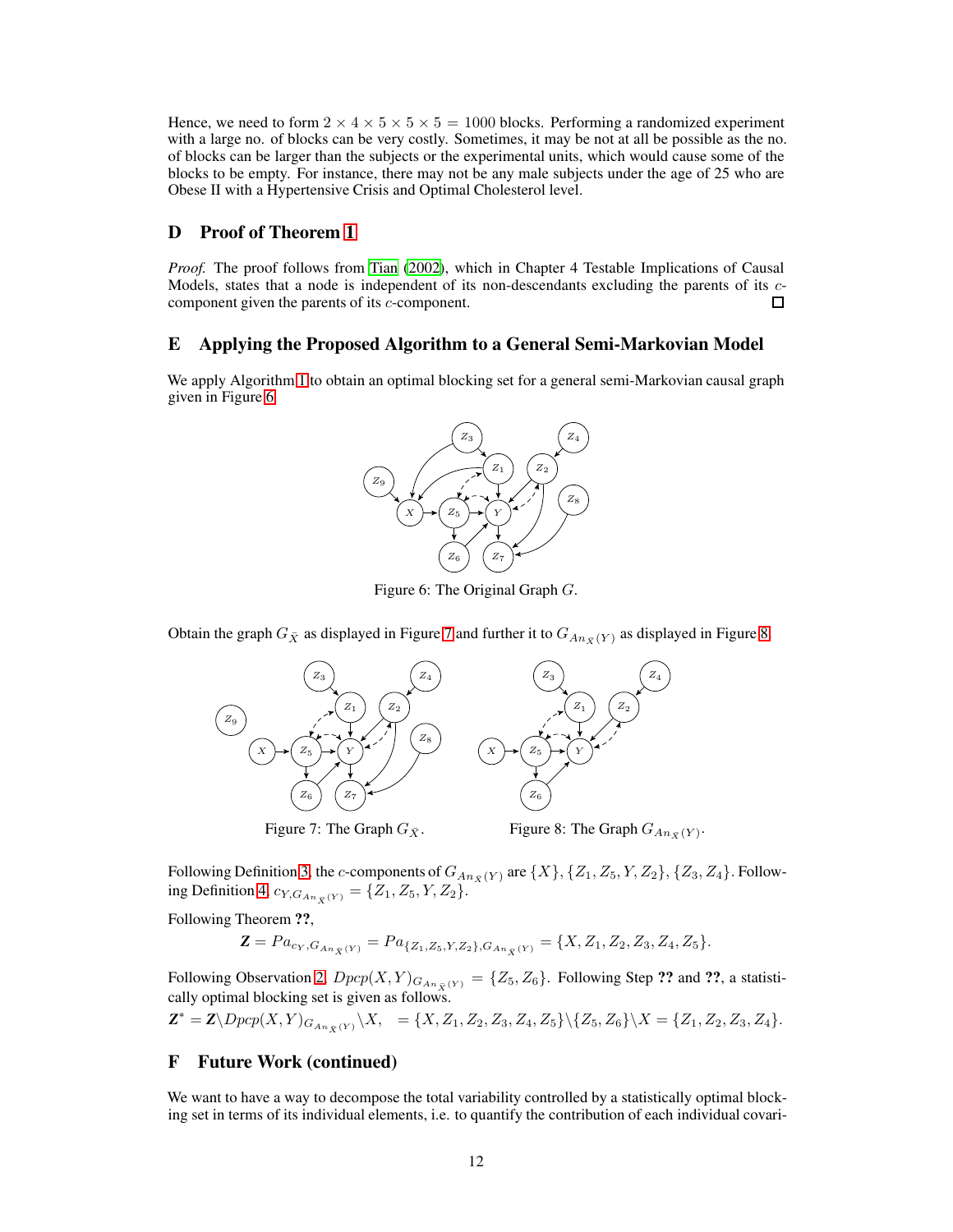ate in the optimal blocking set controlling the variability in the response. For the example discussed in Section [2.2,](#page-2-0) we have seen that a statistically optimal blocking set is  $\mathbf{Z}^* = \{Z_1, Z_2, Z_3, Z_4\}$ . We are interested in further pruning this set due to economic reasons. Note that,  $Z_1$  and  $Z_2$  are the parents of Y and have direct effect on Y through  $Z_1 \rightarrow Y$  and  $Z_2 \rightarrow Y$ , respectively.  $Z_4$  affects Y through either of the routes viz. through  $Z_4 \rightarrow Z_2 \rightarrow Y$  when  $Z_2$  is unblocked, and through  $Z_4 \rightarrow Z_2 \leftrightarrow Y$  when  $Z_2$  is blocked. Similarly,  $Z_3$  also affects Y one of the two routes.

Suppose it is possible to quantify all the causal effects through the observed variables then we can take the following subgraph of Figure [8](#page-11-4) the with varying thickness of the edges between observed variables, where the thickness represents strength of the link.



Figure 9: Subgraphs of Figure [8](#page-11-4) involving  $\{Z_4, Z_2, Y\}$  with varying link strengths.

In Figure both the links are weak, hence we can discard both. In Figure the link  $Z_4 \rightarrow Z_2$  is strong but the strength of the effect of  $Z_4$  on  $Y$  through the path  $Z_4 \to Z_2 \to Y$  depends on how strong the link  $Z_2 \to Y$  is? It can be seen that in Figure 14(b) the link  $Z_2 \to Y$  is weak which suggest that we can discard  $Z_2$  and as long as we don't block  $Z_2$  we never open the path  $Z_4 \rightarrow Z_2 \rightarrow Y$ , and hence we can discard  $Z_4$  also. In Figure the link  $Z_2 \rightarrow Y$  is strong which suggest that we should block  $Z_2$ . Blocking  $Z_2$  will open the path the  $Z_4 \to Z_2 \to Y$  but as the link  $Z_3 \to Z_4$  is weak we can discard  $Z_4$ . In Figure the link  $Z_2 \rightarrow Y$  is strong which suggest that we should block  $Z_2$ . Blocking  $Z_2$  will open the path the  $Z_4 \rightarrow Z_2 \rightarrow Y$  and as the link  $Z_3 \rightarrow Z_4$  is strong we should block  $Z_4$  also.

The discussion can be used to motivate towards how and when further pruning of a statistically optimal blocking set can be done due to economic reasons. But there are several issues as follows.

- 1. Quantification of causal effects will require some observational data which may be difficult specifically for the treatment and response variables. Though all the covariates that we need to worry about are all pre-treatment and pre-response which are usually observed.
- 2. Even with the availability of some observational data for some or all variables, it may be possible that the causal effect is not identifiable.

In case of some specific cases of linear models simple linear regression and Wright's rule can be of some help. But making some general statements is very difficult. For instance, the strength of the links  $Z_4 \rightarrow Z_2$  and  $Z_3 \rightarrow Z_4$  can be assessed by regressing  $Z_4$  on  $Z_2$ , and  $Z_3$  on  $Z_1$ .

In general, economic restriction may not just be on the number of covariates to block using. As seen in the example in Section [2.2,](#page-2-0) economic cost of blocking depends also on the dimensionality of the covariates. Hence, one possible way to think about economic cost of a blocking set is the resulting no. of blocks. But, the cost of a blocking set may not just be the no. of blocks. It can also involve how costly each covariate is otherwise. For instance, blocking using gender may be costlier than using age, though gender results in 2 blocks and age results in 4 blocks. Hence, the general definition of economic cost of a blocking set should account for the resulting no. of blocks and the cost of forming those blocks for different covariates in that blocking set.

Definition 5. *The economic cost of a blocking set is defined as a weighted sum of the dimensions of the covariates in it, where weights are their individual costs of forming blocks.*

Note that, when all the covariates are equally costly and are of same dimension, the cost of blocking is nothing but its cardinality, the case which we have considered in the beginning of this section.

Definition 6. *The statistical cost of a blocking set is defined as the inverse of the amount of variability in the response that it controls for.*

Note that, we haven't completely addressed how to quantify the statistical cost of blocking.